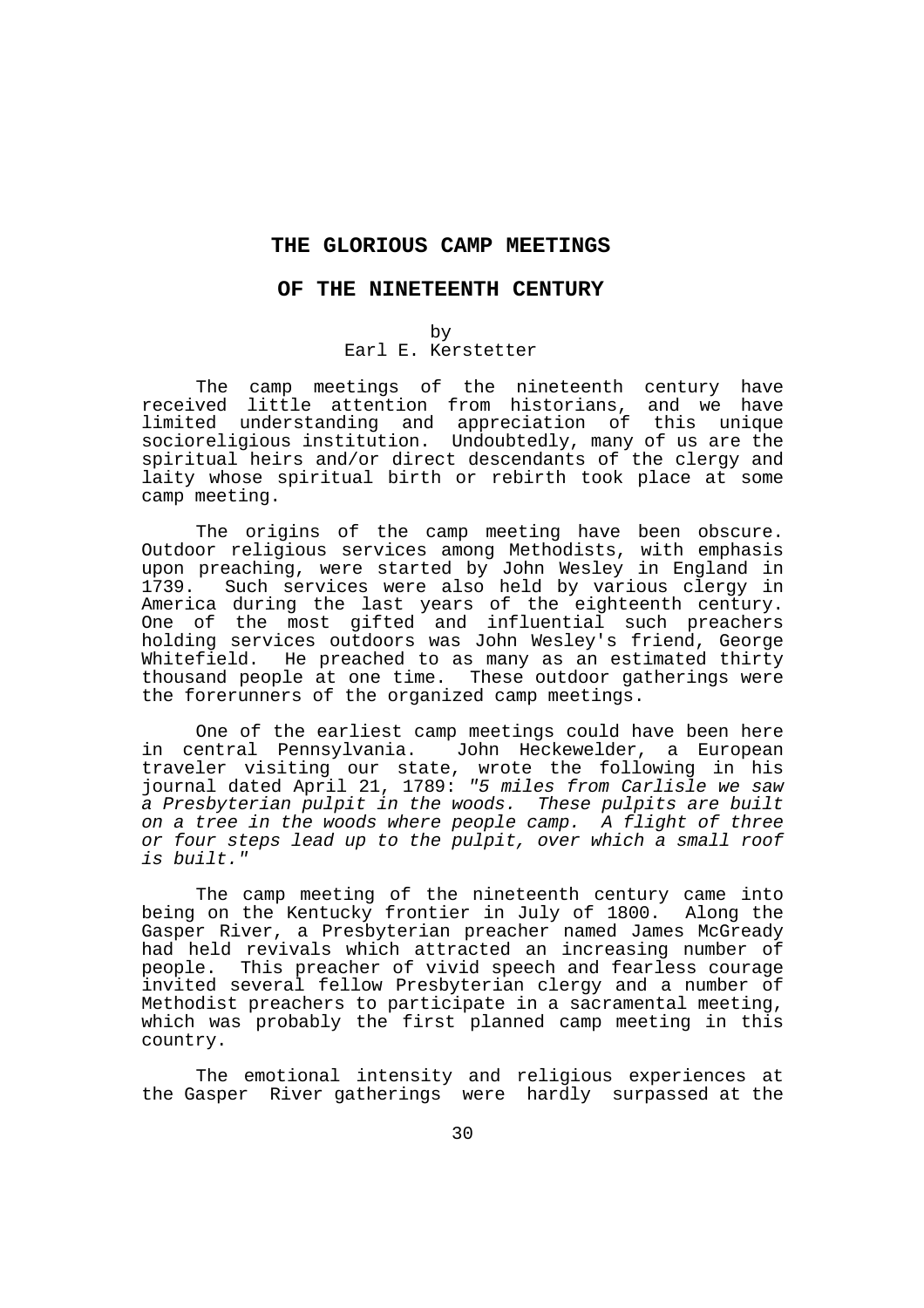many other camp meetings on the western frontier. Rev. McGready describes one Sunday evening after a particularly vivid sermon by John McGee when the cries of the people grew in volume so as to fill the surrounding woods with everincreasing sounds. "No person seemed to wish to go home - hunger and sleep seemed to affect nobody -- eternal things were the vast concern. Here awakening and converting work was to be found in every part of the multitude... Sober professors, who had been communicants for many years, now lying prostrate on the ground, crying out in such language as thus: 'I have been a sober professor: I have been a communicant... O! I see that religion is a sensible thing... I feel the pains of hell in my soul and body! O! how I would have despised any person a few days ago, who would have acted as I am doing now! -- But O! I cannot help it!' Little children, young men and women, and old grey-headed people, persons of every description, white and black, were to be found in every part of the multitude... crying out for mercy in the most extreme distress."

 Presbyterians, Methodists and Baptists united in holding camp meetings on the frontier with great success in the number of converts. People came by the thousands on foot, on horseback, by carriage or wagon, to camp for several days, or even three or four weeks. Peter Cartwright, one of the most colorful Methodist preachers on the western frontier, had been converted at one of these union camp meetings in Kentucky in 1801. He was a political opponent at one time of Abraham Lincoln in Illinois. Cartwright tells about being at camp meetings where ten, twenty, sometimes thirty, preachers of different denominations would preach day and night for four or five days. At one camp meeting he heard more than five hundred Christians "all shouting aloud the high praises of God at once."

 A common manifestation of extreme emotionalism was the "jerks." The word describes the convulsive movement of the whole body which was expressed by saint and sinner alike, usually occurring after a song or sermon. The more resistance upon the part of the individual to the jerk, the greater the jerking. Cartwright records seeing five hundred jerking at one time. Relief was usually found by arising and dancing or running in the area, although Cartwright recommended fervent prayer as being effective. At one camp meeting in Kentucky a number of drunks arrived to disturb the service, and one particular drunk cursed jerks and all religion before the assembly. Suddenly he had the jerks. He declared he would drink the jerks to death, but he couldn't get the bottle to his mouth. One of his jerks caused him to accidentally break his bottle against a tree.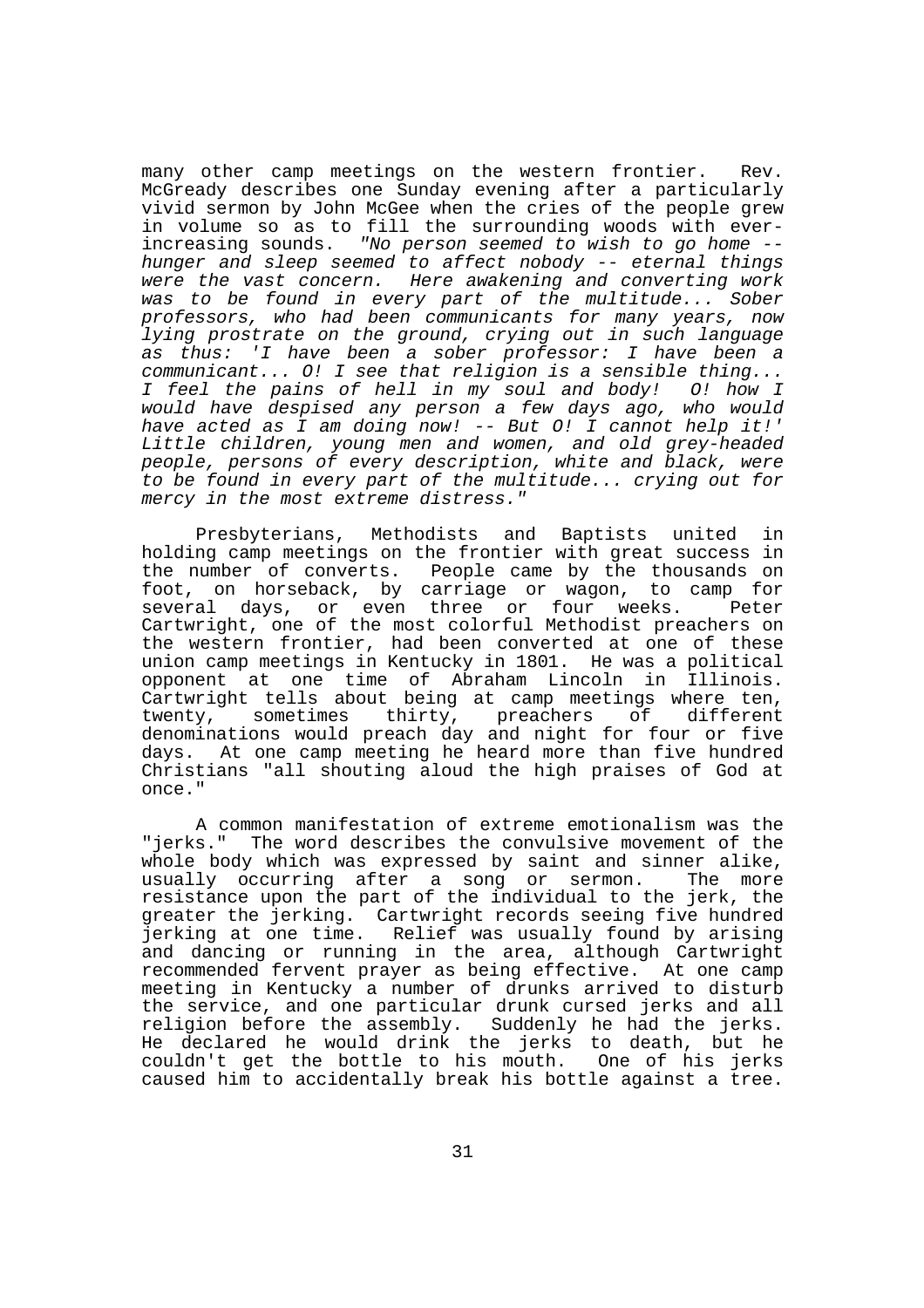Again he cursed, as he saw his whiskey soak into the ground. His jerks increased, causing his neck to snap. He fell to the ground and soon died, still bitterly cursing. Cartwright saw jerks as judgment sent from God.

 There were other strange and wild exercises at camp meetings on the early frontier -- such as the running, jumping and barking exercises. Other people professed to fall into trances and see visions, sometimes at meetings, sometimes at home. They would lay apparently powerless and motionless for hours or even days without taking food or drink. When they came to, they would prophesy concerning the time for the end of the world. Methodists were generally against such extreme forms of behavior.

 The camp meeting on the western frontier became an integral part of American life and culture. The immorality, depravity, drunkenness and baseness prevailing on the frontier gave way to high morality, admirable spiritual qualities, sobriety and desire for the better things in life, including education, because the camp meetings and revivals changed persons' lives.

 What happened on the western frontier during the nineteenth century as a result of camp meetings and revivals also happened in the east. The balance of this paper will be devoted to Methodist camp meetings in and adjacent to central Pennsylvania.

 It must be remembered that camp meetings were never an official institution of the Methodist Episcopal Church. They were accepted and adopted by preachers as a means of gaining new converts and revitalizing the spiritual life of church members. Bishop Francis Asbury, the greatest Methodist episcopal leader in the earliest years of the nineteenth century, urged the presiding elders (now, district superintendents) to turn the summer Quarterly<br>Conferences into camp meetings whenever feasible. These Conferences into camp meetings whenever feasible. meetings were usually two to four days in length. Asbury was convinced of the great spiritual benefits resulting from these outdoor revivals. His enthusiasm was expressed in the statement, "Methodists are all for camp meetings." He was well pleased when preachers reported successful camp meetings. He was, however, strongly opposed to the more fanatical behavior frequently seen and emphasized there should be order at all times.

 Asbury reported the first camp meeting in western Pennsylvania was held in 1803 near the Old Fort, not far from Brownsville, on the Monongahela River. He estimated there were four thousand people on the grounds on Sunday.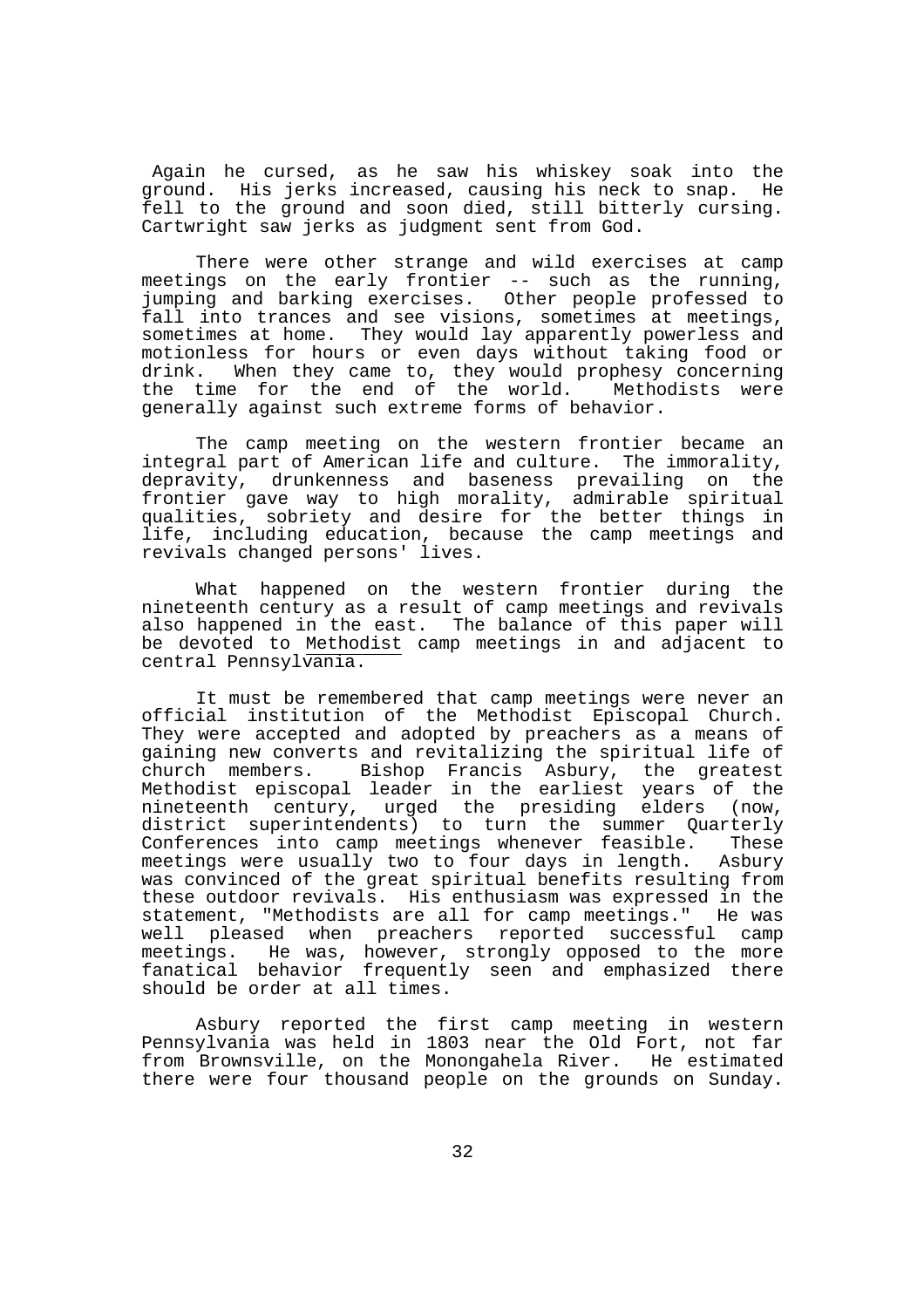The next year, 1804, the meetings began there on Friday, August 24th, and continued until the next Tuesday afternoon, day and night, without intermission. Methodist preacher Noah Fidler noted in his journal that there were 34 preachers present, nearly five hundred people received the sacrament of the Holy Communion, sixty-six tents were erected, and as many as 10,000 were present. "Many were awakened, converted, reclaimed and some sanctified. At certain times nearly 100 were lying on the ground at once. Exhorting, singing, praying, shouting, crying for mercy might be heard at the same time. In short, it was the greatest time that ever I saw."

 The first Methodist camp meeting of record was in Central Pennsylvania was held in the summer of 1805 about two miles below Milton along the Chillisquaque Creek. Flavel Roan of Lewisburg attended two years later and recorded this in his journal dated September 19, 1807: "Sunday at camp... The moon shining through the trees, the fire, candles in the camp, the large quiet crowd of people, made a scene romantic and solemn. 20th -- Great carrying on at camp. Criswell's boys got happy."

 There are no records to indicate all of the last century's Methodist camp meetings and their locations. We know there was one at Warrior's Mark as early as 1811 and at Sunbury and Danville as early as 1838. We have a description of a small camp meeting, and arrangements for it, which was held near Philipsburg starting September 1, 1826. The committee selected suitable grounds, including a spring of water or a stream, for the campers and others who would be attending. A few weeks prior to the meetings, those planning to attend took teams and tools to clear and prepare the grounds, determining the sufficient size of around for the tents, seats and preaching stand. The ground for the tents, seats and preaching stand. underbrush and fallen trees were removed. Other trees were cut down and laid to support planks for seats. Sleeping quarters were arranged for preachers. An altar rail was placed on four-foot high poles. The altar rail formed an enclosure of about twenty by forty feet, with entrances at the front corners. The enclosure was used for the penitents and mourners during the latter part of the service. The preaching stand accommodated several preachers and was located behind the altar area.

 Often saw dust or tan bark was placed down the center aisle and around the altar, thus the old expression of sinners "hitting the saw dust trail." Fire stands or posts were typically placed at appropriate spots around the circle of tents, the posts having logs or slabs on top, plus some ground on which fires of pitch pine burned at night to light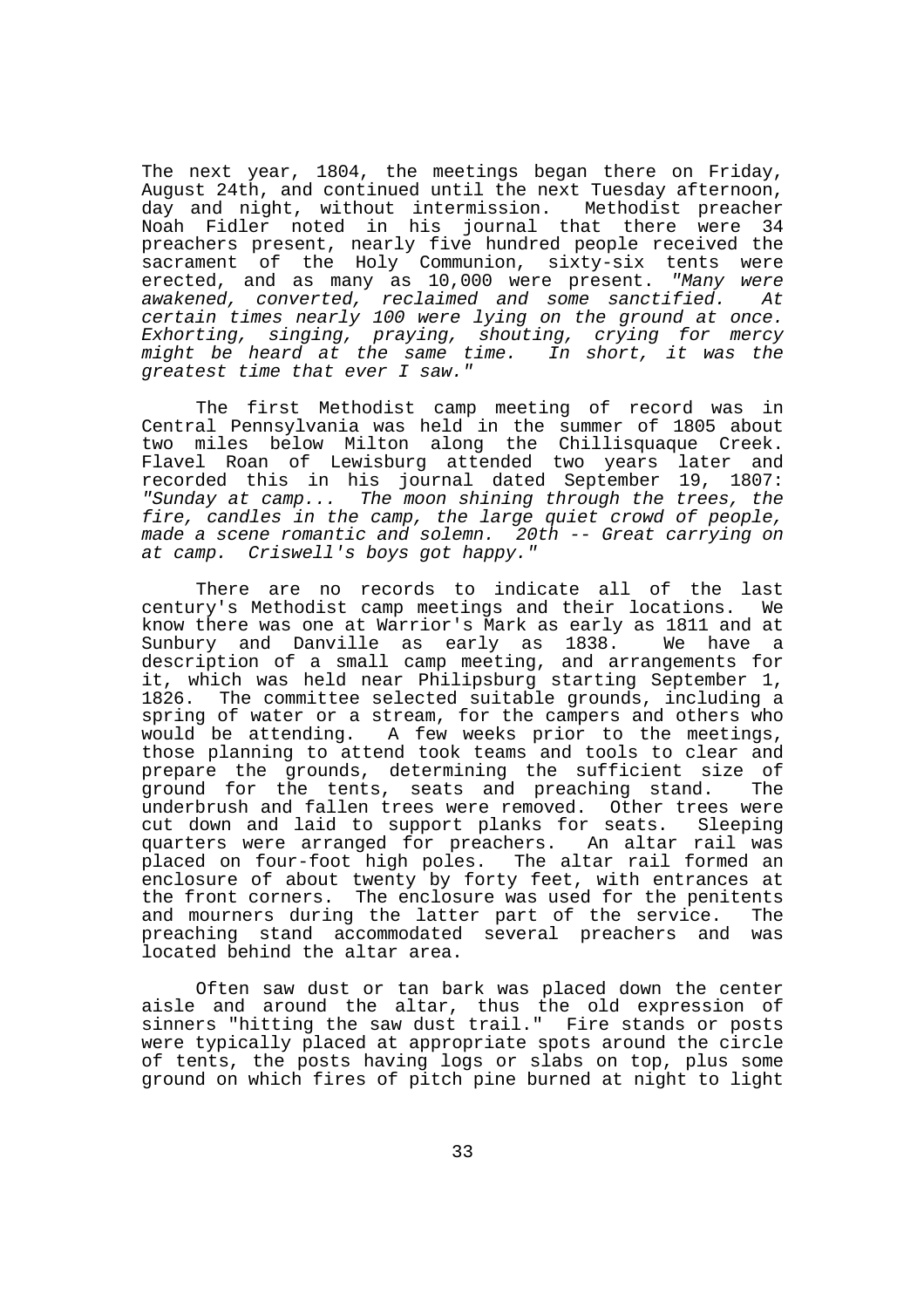the grounds. Each tenting family usually chose their own spot and erected their tent. If boards were used, about one thousand feet were needed; otherwise, tents were made of muslin or canvas. Families living in tents were expected to provide the meals for the preachers and also to feed strangers, especially on Sunday.

 At a camp meeting on the Baltimore Circuit in October of 1806, the colored people were allowed to pitch their tents behind the preaching stand. One preacher who was there describes how guards were used to preserve order. An outer guard was stationed at the gates to the grounds and prevented disorders around the edge of camp. Inner guards seated the people and kept order in that area. Another specific guard brought the penitents and mourners into the pen or altar area, where assistants to the preachers would speak and pray with these seekers. There were also boys, called runners, whose duty it was to whip or drive away dogs, hogs, etc., from the meeting area.

 The order of the day at this camp meeting began at dawn with the blowing of trumpets for rising. Twenty minutes later each family was expected to have their prayers at the door of their tent. Then followed breakfast. At 10:00 a.m. there was preaching. Dinner was over by 2:00 p.m. Preaching followed at 3:00 p.m. and again at night. On the last day, after breakfast, the people stood in front of the first row of tents and the preachers knelt at their stand, all in silent prayer to thank God for blessings received at the meetings. Then the preachers went around the camp singing. Five or six trumpets were blown with such fervor as to cause "a tremendous roar." People gathered around the stand, shouting for joy and weeping -- men embracing men and women embracing women -- with parting cries mixed among the continuing singing and shouting.

 The aroused emotions and unrestrained expressions of religious fervor -- and what we today would consider undisciplined behavior, bad taste and repulsive fanaticism -- were common not only on the western frontier but also here in our own state. At a pre-Civil War camp meeting near Washington, Pennsylvania, Jacob Gruber noted in his journal that the services continued day and night for three days with very little intermission. He said there was preaching and exhortation, weeping and rejoicing, singing and praying, crying and shouting. Gruber believed in camp meetings; his informal style and direct approach thrived in such settings.

 Christians from other lands were sometimes confused and puzzled by this explosive emotionalism. An excellent and very vivid description of a revival service held in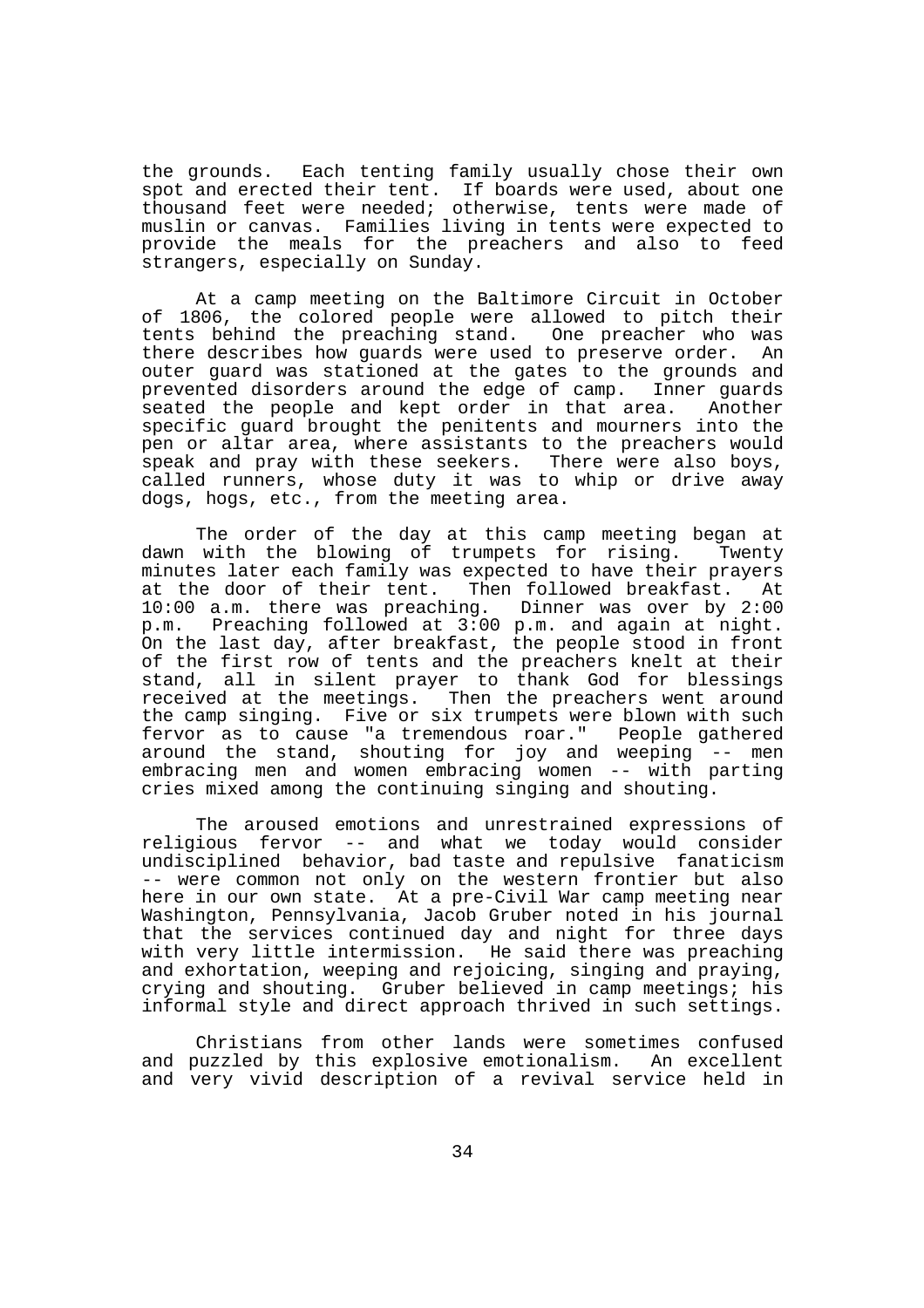Carlisle in 1840 is given by J.S. Buckingham, Esq., from England, and illustrates what often occurred not only in churches but also on camp grounds. The following paragraphs are his extended observations.

 "During our stay at Carlisle there was a great religious Revival among the Methodist body, their large church there having been crowded every night from sunset to midnight, as full as it could hold, for 15 nights in succession, without a single intermission; and such was the fervor which still manifested itself at those meetings, that it was thought they might last for 15 nights more. Never having yet been present at such a meeting in this country, I went on the evening of Tuesday, the 11th of February, about nine o'clock, when the church was full, and the enthusiasm of its occupants at its height. Every seat was filled, the males sitting on one side of the house and the females on the other, while the aisles were as thickly crowded as the pews. It was some time before we could get more than a few feet in from the door; but by patient watching of the opportunities that presented themselves for advancing, we were at length enabled to reach the body of the church.

 "The scene which was here presented, it would be difficult to describe; and the sensations with which it inspired me, would be still more difficult to explain. They were a compound of surprise, awe, sorrow, pity and terror. It was like being in an assembly of maniacs. The pulpit was unoccupied, or had been abandoned. The Revival minister - a young man -- was on a platform underneath the pulpit, with a number of young men and boys, some mere children, nine and ten years of age, on his right and left. He was addressing the audience, calling on them to come out this night or never -- this moment, which might be their last, from the hell in which they already were -- to save themselves from the hell to which they were all rapidly hastening. They were, he said, but a few feet from the very brink of the cataract, over which they would soon be carried into the lake that burns for ever with fire and brimstone.

 "He then pointed to the youths on his right and left, as brands saved from the burning, 40 or 50 of these having become converts during the present Revival. On the font bench, before the platform, were young females occupying what is called 'the anxious seat,' most of them in convulsions. And from every part of the upper half of the church, near the platform, were proceeding loud and discordant sounds, amounting almost to yells. At least 20 different persons were all engaged in loud prayer at the same time, some on their knees and some standing, with their arms extended upward, and vociferating at the top of their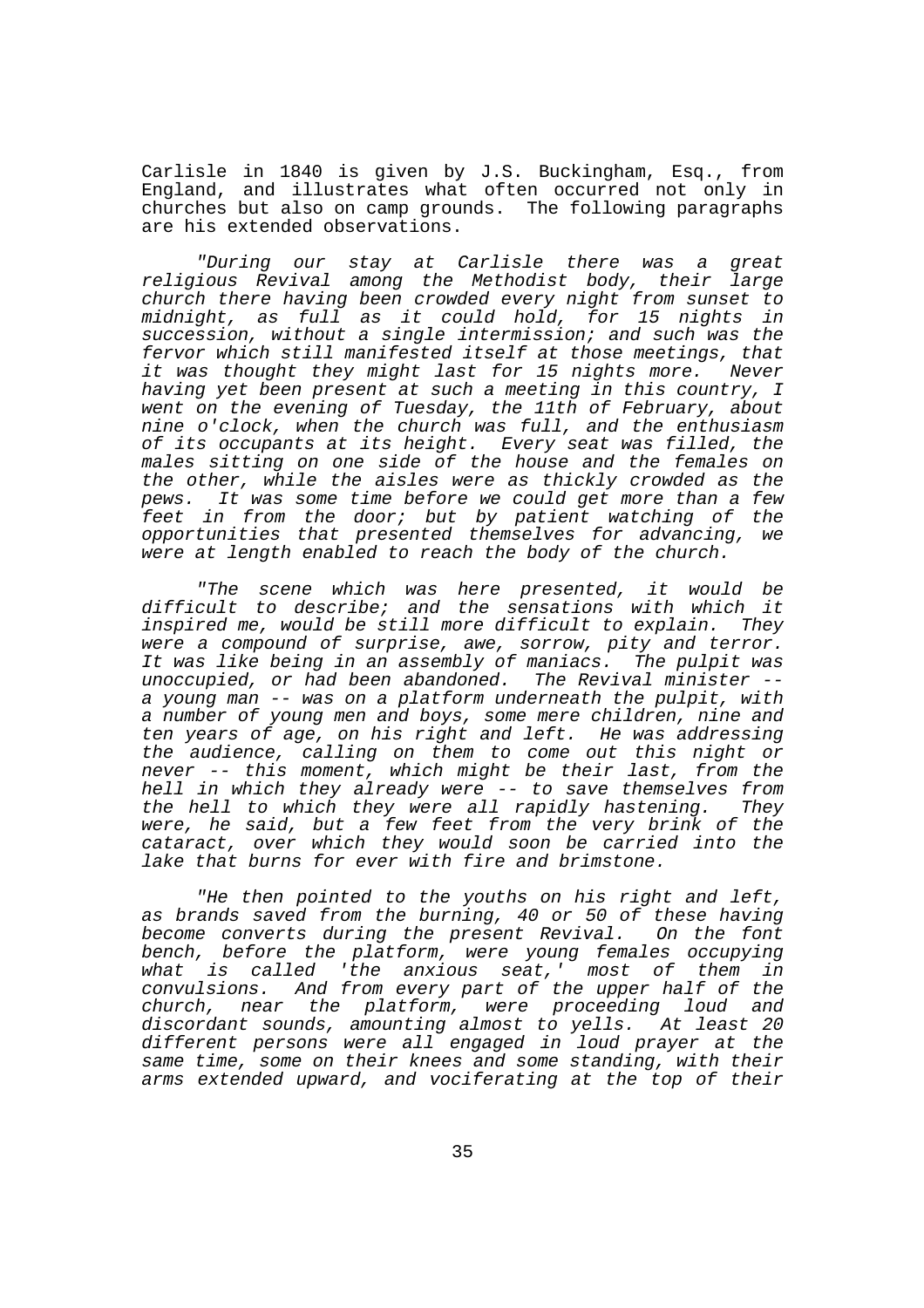voices. The females alternately sobbing and groaning, and the mingling of so many discordant sounds, with the general agitation that seemed to pervade the whole assembly, produced impressions on my own mind which I shall never forget.

 "That all the persons engaged in this scene were really sincere, for the moment, I did not then, nor do I now doubt. The leaders appeared to be under the impression that they were doing their duty faithfully, in exciting the terrors of those whom they addressed; and the terrified subjects of their appeals seemed to be duly stricken with horror and affright. This was more apparent in the women and children, some of whom were not more than eight or nine years of age; but even the few elders affected evinced no symptom of insincerity in their groans and cries.

 "Admitting all this, however, and granting that many open profligates are by such Revivals drawn from a sinful life and become reformed characters, it is to be apprehended from the falling back of many when the effervescence of this excitement is over that some injury, which counteracts the good effects produced in the first instance, is done to the cause of religion. And, on the whole, these Revivals are not productive of so much permanent benefit to the cause of religion and morality as the more steady and orderly proceedings of religious worship conducted in a more moderate manner.

 "As to the exhibitions themselves, however habit may lead the people of America to look upon them with comparative indifference, I must say that they appeared to me most extravagant. I had seen the Howling Dervishes in Turkey, the Faqueers and Pilgrims in India and Arabia, the Santons in Egypt and Syria, the Ranters and Jumpers in England, and the Shakers in America; but among them all, I never witnessed more of convulsive excitement and religious frenzy than at this Methodist Revival in Carlisle, which must leave most campmeetings in the shade."

 Not all people in the Christian churches approved the camp meeting as a means of either spiritual renewal or evangelism. Some Presbyterian clergy objected strenuously to the earliest camp meetings in Kentucky. The Presbyterians who favored the movement withdrew to form the Cumberland Presbyterian denomination.

 Benjamin H. Latrobe, architect of the capitol at Washington and a descendant of the Philip Antes family (Methodist pioneers in this part of the state), had no enthusiasm for camp meetings. In his journal dated August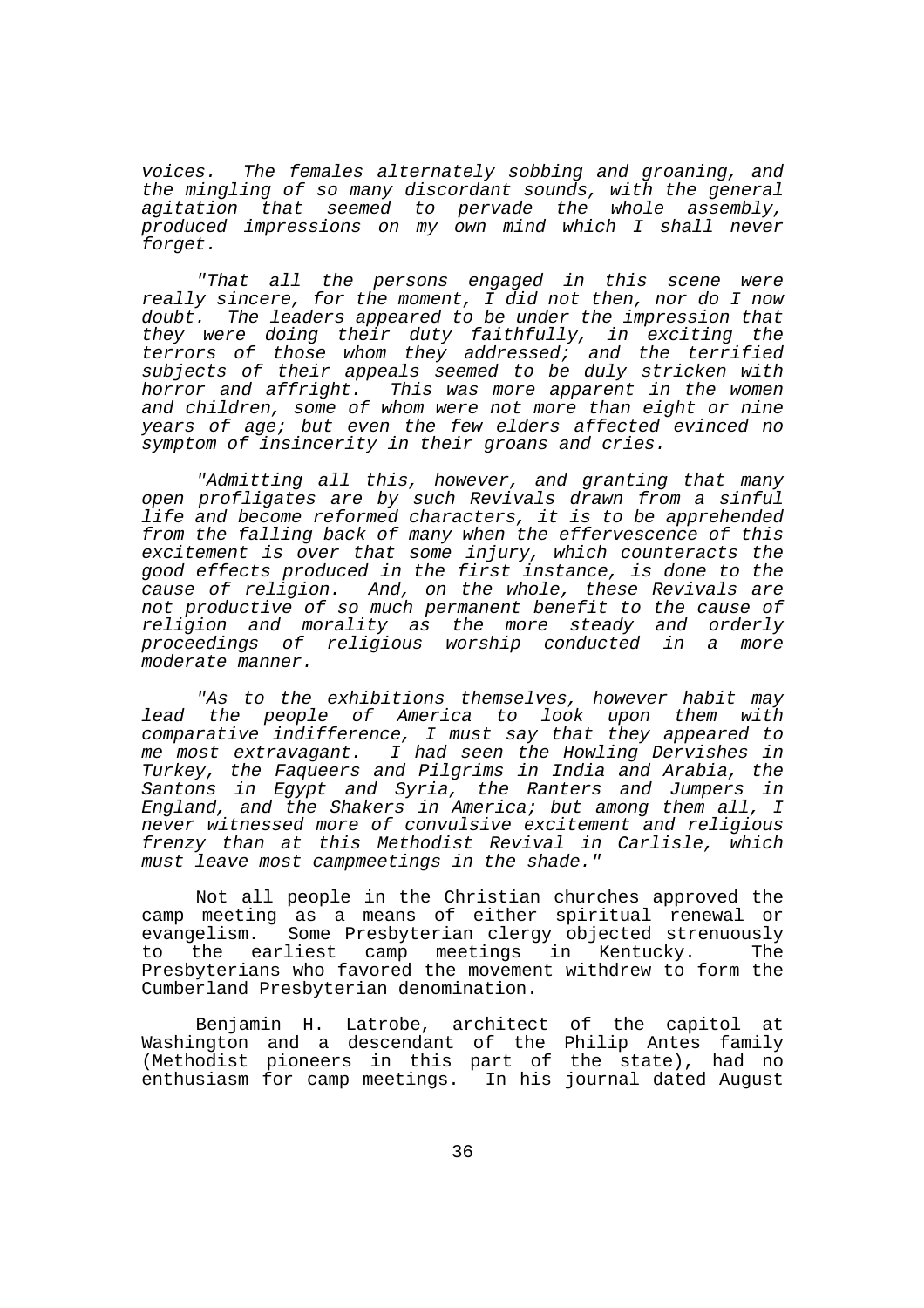8, 1809, at Washington he wrote: "I have always endeavored to prevent my wife from being led by her curiosity to attend the meetings of the Methodists. With the most rational, but very pious and religious sentiments, she joins a warmth of imagination which might receive a shock if not an impression from the incantations which form the business of their<br>assemblies. A camp meeting, however, is a thing so A camp meeting, however, is a thing so outrageous in its form and in its practices, that I resolved to go to one held a few miles from Georgetown in Virginia, under the auspices of some very good citizens -- principally of Mr. Henry Foxall, the great iron founder."

 Many mistrusted the practice of families sleeping in the woods. And there was resistance to new expressions of religious feelings. The question of the sincerity of these shouters was discussed about 1870 by some preachers at the Wayne Camp Meeting near Lock Haven. One of them was Francis Hodgson, a prominent Methodist preacher, theologian and author who once served Grace Church in Harrisburg. testimony was this: "In the past I have robbed myself of many a blessing because I restrained my feelings; but that day with me is now gone by; I will never curb my emotions again; I will give them free rein. After all, religious joy is the greatest power in the church..."

 Today family camping is becoming more popular than ever. And the emotionalism once expressed at religious services has been channeled into the shouting and screaming and other noises at athletic contests ranging from Little League baseball to professional football.

 Despite the sometimes bitter early nineteenth century opposition to camp meetings, Asbury was determined to continue them at all costs. While spending a week in York during July of 1807, he noted in his journal "that the success of our labours, more especially at camp meetings, has roused a spirit of persecution against us -- riots, fines, stripes, perhaps prisons and death, if we do not give up our camp meetings: we shall never abandon them, but shall subdue our enemies by overcoming evil with good..." He recommended the use of guards or watchmen around the camps to keep order. "Let them be the most respectable elders among the laity." They were to carry long, white peeled rods.

 Drunks and rowdies frequently tried to break up a camp meeting service. One time Peter Cartwright left the preaching stand to go down into the crowd and subdue a big trouble maker by fighting him. Some got drunk from the whiskey they purchased at stands near the camp grounds. This was such a serious problem in Maryland that the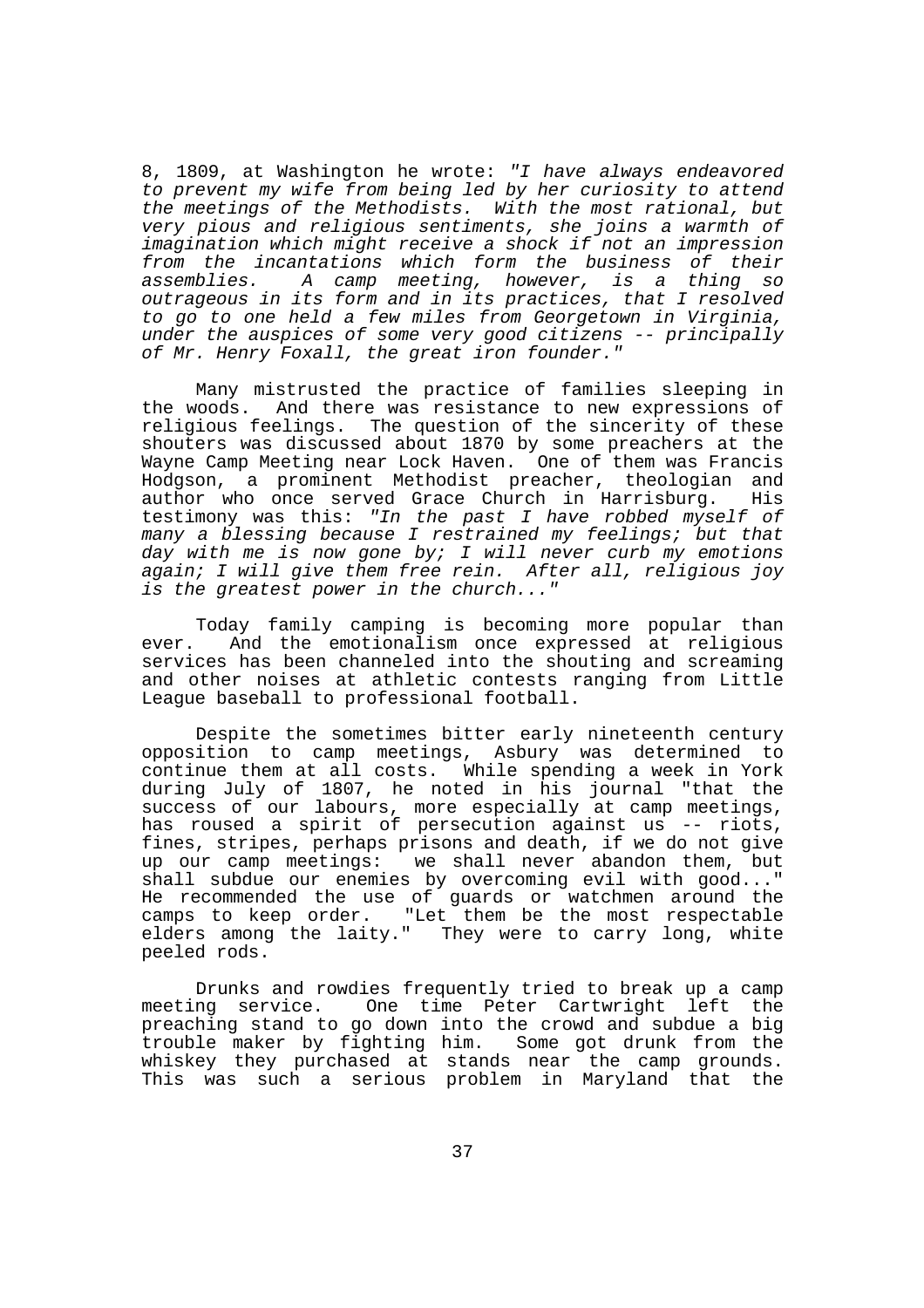Methodists persuaded the Maryland Assembly to fix a fine of twenty dollars as the "penalty for erecting booths for selling liquor within two miles of any Methodist camp or quarterly meeting" in Frederick County. In 1816, a maximum fine of one hundred dollars could be levied against any offender in six other counties.

 Many people came to camp meetings, especially on Sundays, as a place to go, a place to see their friends, or to be part of the excitement. They disturbed the meetings so much that some camps admitted persons on Sunday only if they had tickets. Camp grounds located along railroad lines, such as the Wayne Camp Meeting, were overrun on Sundays by hundreds of people who came on the trains and were discharged at or near the camp grounds. In the 1870's, some of our presiding elders in the Central Pennsylvania Conference not only recommended the closing of the grounds to outsiders on Sundays, but also refused to attend the meetings if there was no such ban.

 Let us take a cursory look at some of the more enduring Methodist camp meetings held in the Central Pennsylvania Conference last century.

 One of the two Methodist camp meetings still existing is **Crystal Spring**, located south of Breezewood on the Bedford-Fulton county line. It was started in 1857 and survived through a period of eleven years after 1872 when there were no meetings. In the early years, a few families came with ox teams and/or in covered wagons which they used as sleeping quarters. Most families had canvas or muslin tents, and the meetings were held in a large canvas tabernacle. In fact, the Methodist camp meeting was sometimes called a "Feast of Tabernacles," and the tabernacle designation was commonly applied to the later wooden worship structures.

 The **Summit Grove** Camp Meeting was established before the Civil War outside New Freedom, near Shrewsbury, in southern York County along the Northern Central Railway. The grounds, located about two hundred yards from the railroad, possessed good shade, water from wells, and were easily accessible from Baltimore as well as from the environs of York County. Although no longer in Methodist hands, the property continues to operate as a summer camp and Bible Conference.

 The **Wayne** Camp Meeting (sometimes called West Branch) was started shortly after the Civil War on land donated by the Hon. James Quiggle of Philadelphia at Wayne station,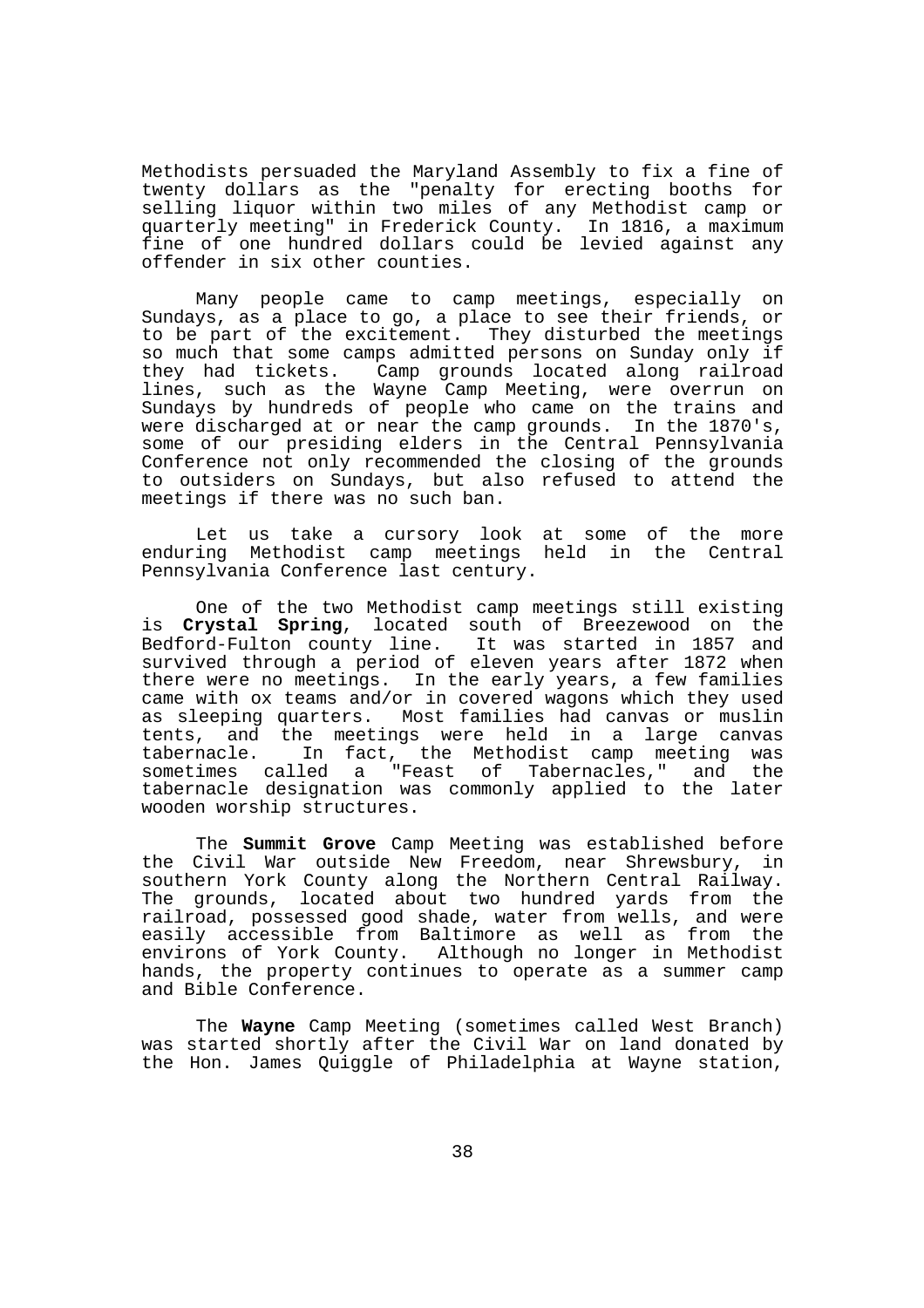located just several miles from Lock Haven along the Pittsburgh and Erie Railroad. The 1869 camp meeting was described by the presiding elder as follows: "...for admirable arrangement of its grounds, the number, comfort and taste of its tents; the completeness of its order; the multitude of quiet and respectful persons in attendance; and the manifested presence and power of God, it was a grand success." In 1872 the crowds were so large and noisy that the camp managers arranged with the railroad company that no trains stop at Wayne station during the 1873 meetings. It was there that Dr. Robert L. Dashiell, president of Dickinson College, preached on Sunday in such an effective and simple way that a plain man came crying to him and said, "If I had a son to send to college, I would send him to Dickinson." And it was at this camp meeting that Methodist historian W. Lee Spottswood saw an "athletic black man locked closely in the loving embrace of a white Methodist preacher." Unfortunately, the flood of 1889 completed destroyed the facilities and they were never rebuilt.

 The other still existing Methodist camp meeting is **Patterson Grove**, on the Harveyville Charge in western Luzerne County. A Colonel Headley of New Jersey gave twenty-three acres for a camp ground in 1868. It still has the typical layout of the larger camp grounds -- an open tabernacle or auditorium, wooden cottages around the grounds, a hotel to accommodate overnight any preachers and guests, and a dining room where meals are served three times a day.

 The **Juniata Valley** Camp Meeting Association bought land and improvements for \$13,000 in 1872. Located near Newton Hamilton in Mifflin County, the grounds were later formally purchased by the Conference and became the Methodist Training Camp. This was the only such property in which the Annual Conference ever had financial interests and authority, and it was sold in 1958.

 The **Mountain Grove** Camp Meeting Association received a charter from the state in 1873. The Association bought a large hotel at the railroad depot located on the border of the grounds and pledged that the hotel would "be run on strictly temperance principles." In addition, a boarding house was located on the grounds. When the new century brought with it changing lifestyles and the decline of the camp meeting, the Association disbanded and sold the land to a local farmer in 1902.

 Most of the above camp meetings endured because they had railroad or other connections that allowed them to draw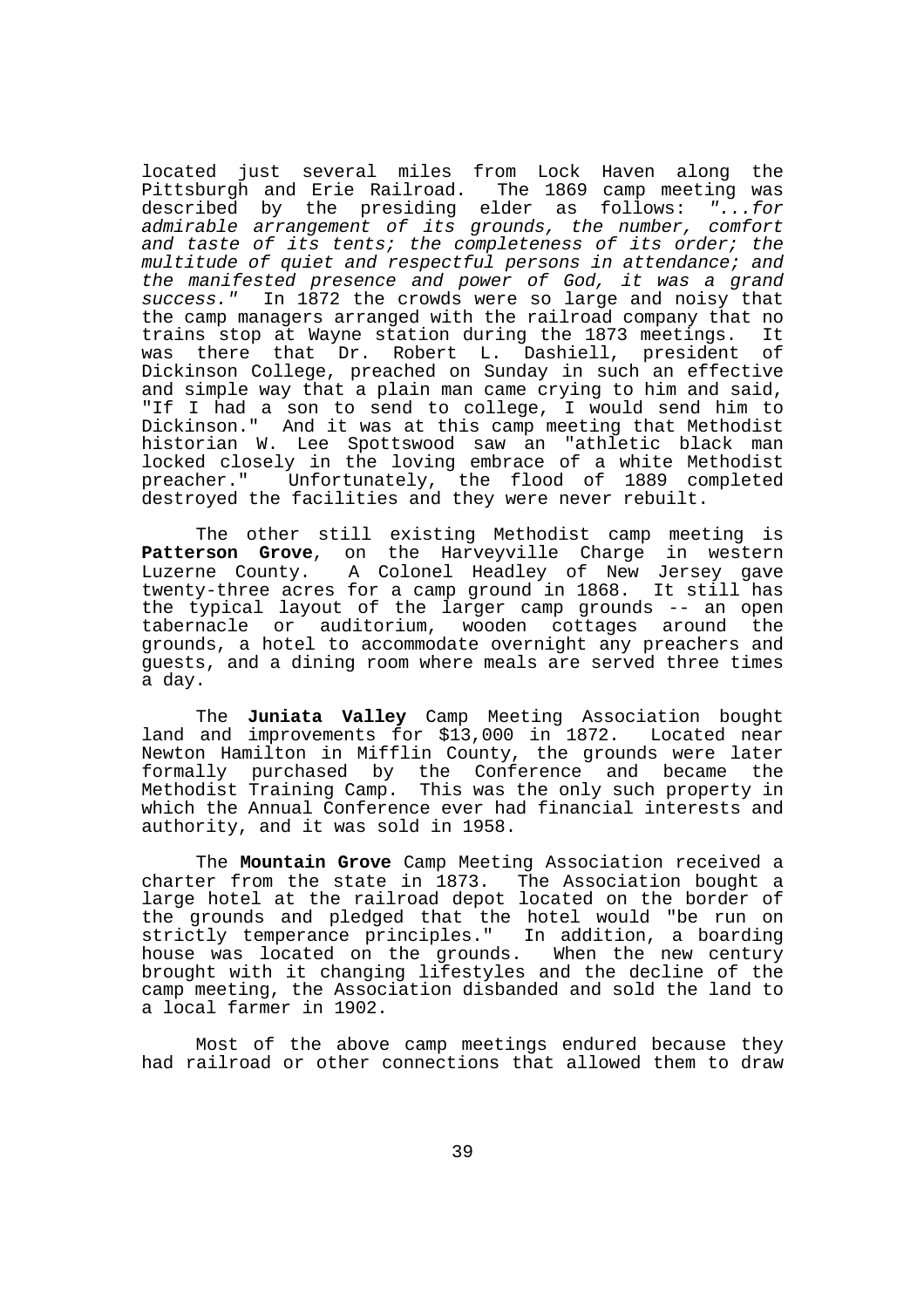from a large area and/or they were designated as District Camp Meetings under the supervision of the appropriate presiding elders. Another such camp meeting was at Oakville, in Cumberland County, along the Cumberland Valley Railroad. These were seriously promoted in the closing decades of the last century in place of the small and sometimes poorly organized local, or charge, camp meetings. Some of the latter such meetings were held at various times at Montoursville, Muncy, Hughesville, Tivoli, Mifflinburg, Jersey Shore, Liberty Valley, Cogan and many other places around the conference. Few of these grounds had adequate provisions for overnight camping or sufficient leadership to sustain camp meetings for more than a few years.

 Camp meetings did have their lighter moments, some quite humorous and amusing. At a camp meeting near Warrior's Mark in 1852, one of the preachers named A.M. Barnitz sketched with pencil a group of preachers smoking around a fire over which an iron pot hung. The scene was described as "...parsons in comical poses, smoking immense cigars which sent forth volumes of smoke; the fire blazing far upward toward the sky; a pot of giant size on the fire, sending forth immense puffs of steam, and its boiling water running over its sides." A wife of one preacher, looking at this scene, "laughed merrily." It was on this same charge in an earlier year that the following item appears among the camp meeting expenses: "Whittaker S. Vantries, for two hundred segars [sic] for use of the preachers, fifty cents."

 At one of the area camp meetings a preacher with a reputation for being very eloquent got up and started to preach on Sunday afternoon. As one observer noted, he probably failed to impress the people; for while he was preaching, his false teeth flew out of his mouth and onto the top of the preaching stand.

 Jacob Gruber, whose unique manner made him the subject of many anecdotes, was involved in several camp meeting incidents. Once, when the horn had been blown for preaching, the people were slow in getting seated. The presiding elder announced that the gentlemen were to take seats on the right and the ladies on the left, a seating arrangement which also prevailed in churches. But the people were so intent on talking to each other that they paid no attention to the elder. Gruber told him that his calling them gentlemen and ladies was meaningless to them and said, "Boys, come right along and take seats here; gals, come along and take seats there." Having said this in a comical way and having delighted the people with his odd manner, Gruber got them to respond at once.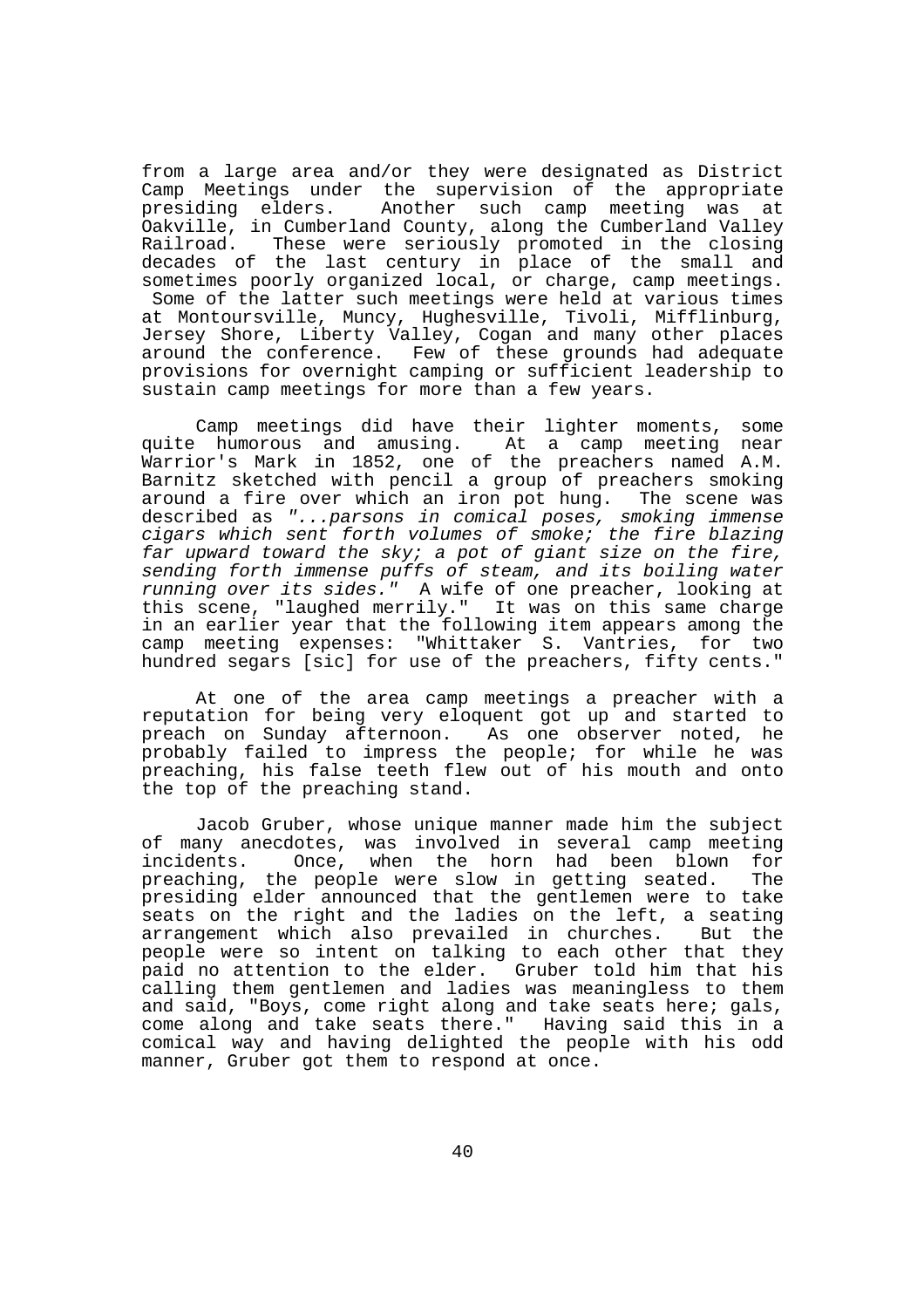At another camp meeting where the people were slow in getting seated, some of the women were standing on the seats. Gruber then said in a loud voice, "If that young lady standing on the bench knew what a great hole she has in her stocking, she would certainly sit down." Each not knowing who he meant, the women all sat down suddenly.

 While the camp meeting began to decline by the time of the Civil War, it would continue to be fruitful into the twentieth century. It not only resulted in the spiritual conversion of thousands but also produced a form and zeal carried over into the church buildings in the fall and winter. These services were known as revivals or, due to their extended length, as protracted meetings. Eugene Hendrix, a future bishop of the Methodist Episcopal Church, South, and the first president of the Federal Council of Churches, was converted at the forerunner of the Summit Grove Camp Meeting. W. Lee Spottswood, a president of Williamsport Dickinson Seminary, was converted at a camp meeting near Carlisle.

 Revivals were also held regularly on Methodist campuses during the middle years of the nineteenth century. At Williamsport Dickinson Seminary in 1858, the sixty students converted at special meetings included Edward J. Gray, who later became its revered President. In 1866, some twenty students were converted during such a series of meetings at Dickinson College. Irving Female College and Cumberland Valley College, both of Mechanicsburg, and Cottage Hill College of York reported "revivals of religion" and an "outpouring of the Holy Spirit" which resulted in Christian commitments of as many as half the student body. William Perry Eveland, a former President of Williamsport Dickinson Seminary and later a Methodist missionary bishop, was converted under the preaching of an evangelist in a Methodist church in Philadelphia.

 The nineteenth century camp meetings are a thing of the past. There were the fervent sermons, the pressing exhortations, the long prayers, the evangelistic songs, the cries of the penitents, the shouts of the saved, and too often the excesses of emotionalism. But no one can deny the record -- the lives of evil men changed by the tens of thousands, persons becoming decent and law-biding citizens, drunkards becoming sober men, parents raising children in a Christian atmosphere, youth and young men called to be ministers of the Gospel, the Church expanding both in numbers and in total ministry. As Wallace Guy Smeltzer has written, "The Methodist camp meetings were effective instruments of the Holy Spirit in the evangelization of America."